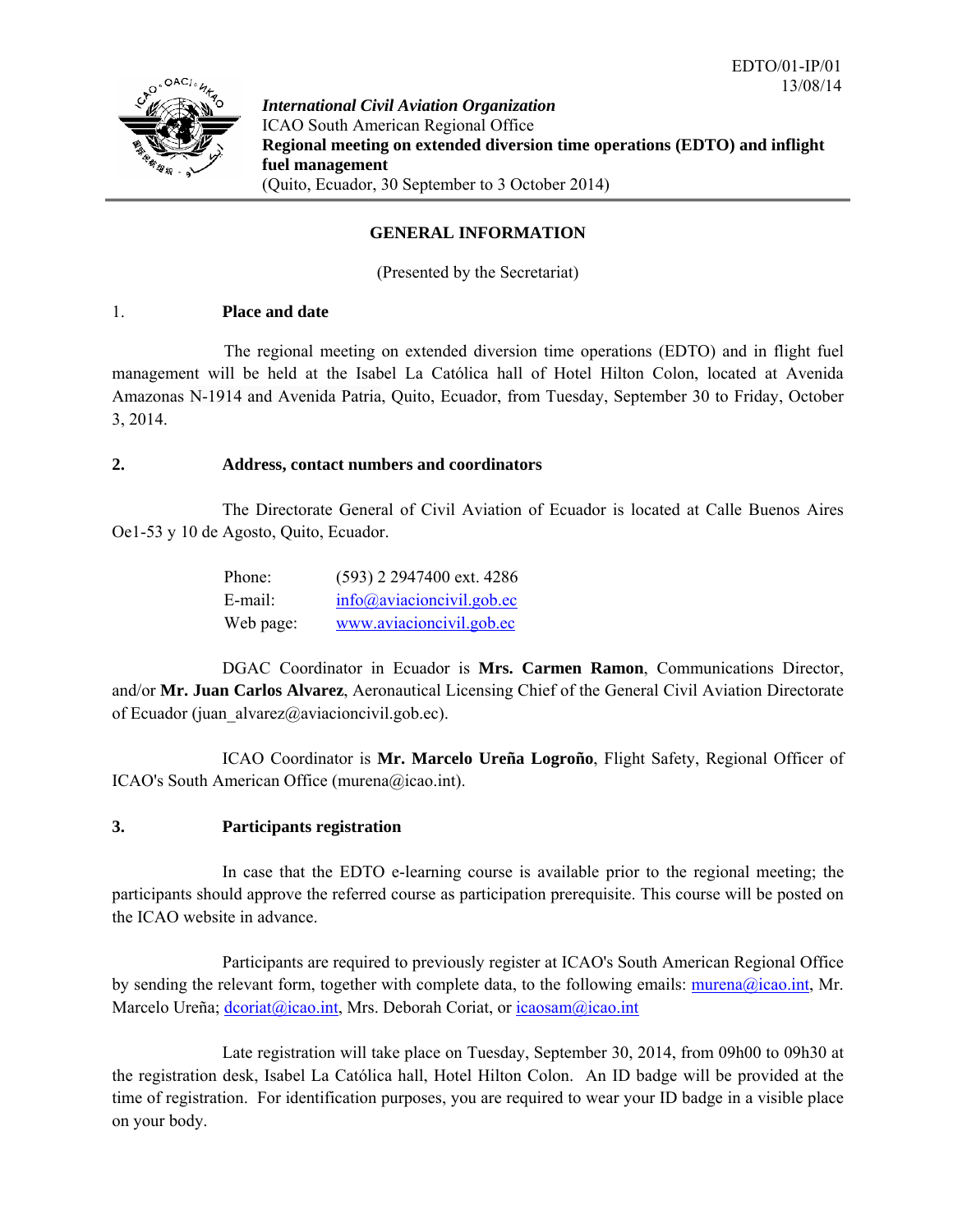## **4. EDTO Course opening**

 The regional meeting on extended diversion time operations (EDTO) and inflight fuel management will take place on September 30, 2014, at 09h30, Isabel La Catolica hall, Hotel Hilton Colon, located at Avenida Amazonas N-1914 and Avenida Patria, Quito, Ecuador

## **5. Languages and documentation**

The event will be held in Spanish and English with simultaneous interpretation.

 Relevant documentation will be published on the website of ICAO's South American Regional Office: http://www.icao.int/sam/Pages/default.aspx in Meetings. No printed documentation will be distributed during the event; therefore, it is recommended that each participant bring a computer or portable device to download the presentations over the Internet.

## **6. Temperature**

 In the months of September and October 2014, according to AccuWeather website, the temperature in the city of Quito will vary from an average low of 8°C to an average high of 21°C. Average humidity is 70%.

### **7. Attire**

 On Tuesday, September 30, and Friday, October 3, 2014, participants must wear formal suit and tie; other days, casual business attire.

### **8. Currency exchange and credit cards**

Ecuadorian currency is the American dollar.

 International credit cards such as American Express, Master Card, Visa, etc., are generally accepted at major hotels, shops and restaurants.

## **9. Passport, visa and vaccination requirements**

 We recommend you check the website of the Ecuadorian embassy or consulate in your country, for applicable requirements.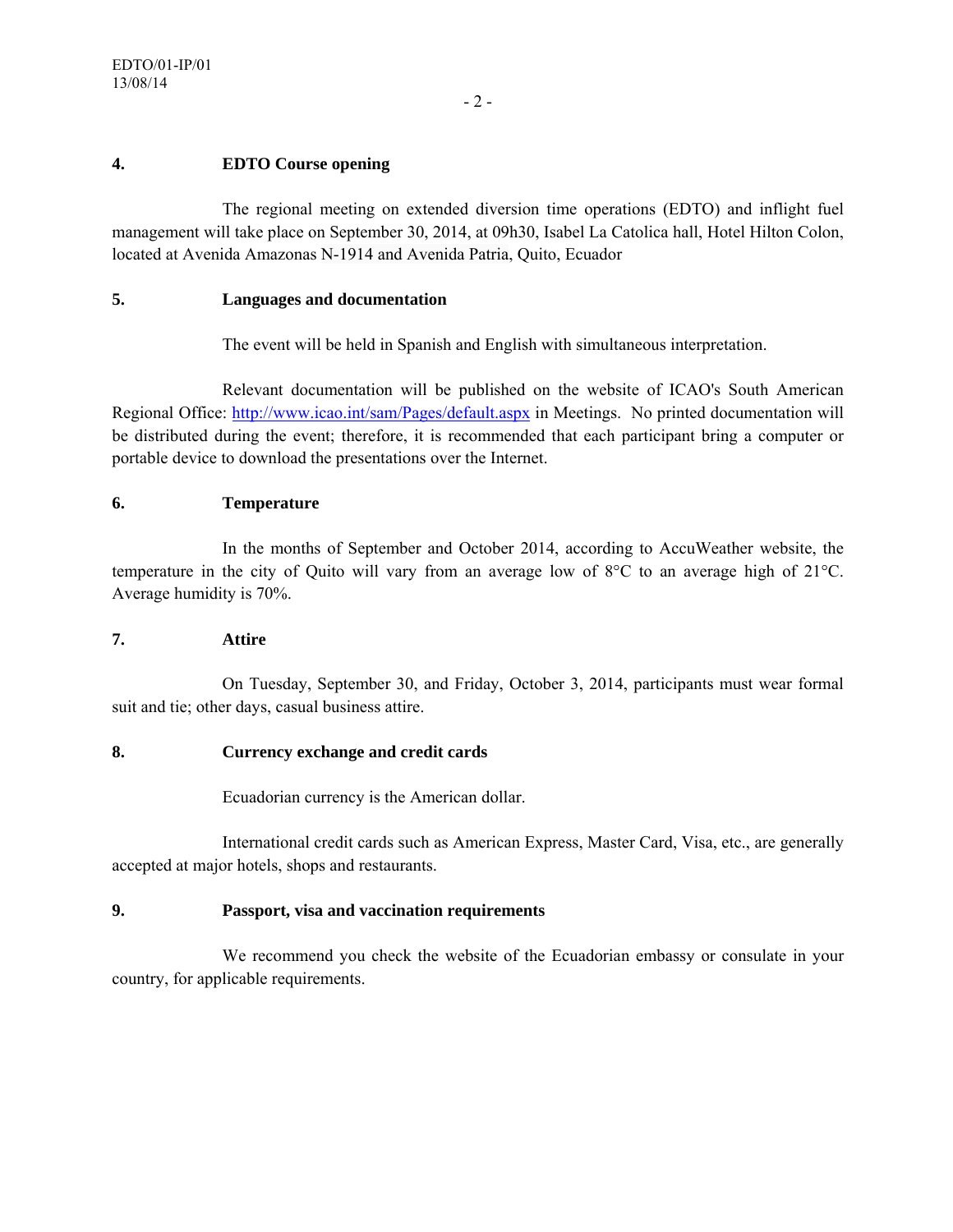# **10. Lodging**

 Participants should make their own reservations at the hotel of their choice, being advised to make reservations as soon as possible due to high demand of hotels in Quito as it is a major tourist destination. The following are suggested hotels:

| 10. Hotel                                                                                                                                                   | 11. Information                                                                                                                                                                                                                                                                                                               |  |
|-------------------------------------------------------------------------------------------------------------------------------------------------------------|-------------------------------------------------------------------------------------------------------------------------------------------------------------------------------------------------------------------------------------------------------------------------------------------------------------------------------|--|
| 12. Hotel<br>Hilton Colón<br>Quito<br>13. (Hotel<br>where Regional<br>Meeting will be<br>held)                                                              | 14. Amazonas N 1914 y Patria Avenida<br>15. Phone: 593-2-2561333<br>16. Fax: 593-2-2563903<br>17. Web Page:<br>http://www.hiltonhotels.com/es XM/ecuador/hil<br>ton-colon-quito-hotel/                                                                                                                                        |  |
| 18. Swissotel<br>Quito (15 min.<br>taxi ride to<br>hotel where<br>Regional<br>Meeting will be<br>held)<br>25. JW<br>Marriott Hotel<br>Quito<br>26. (15 min. | 19. Av.12 de Octubre 1820 y Luis Cordero<br>20. PO Box, 1721565 Quito · Ecuador<br>21. Phone: +593 2 256 7600<br>22. Fax: +593 2 256 8080<br>23. ventas@swissuio.com<br>24. Web Page:<br>http://www.swissotel.com/hotels/quito/<br>27. Av. Orellana 1172 y Av. Amazonas<br>28. Phone: 593-2-2972000<br>29. Fax: 593-2-2972050 |  |
| taxi ride to<br>hotel where<br>Regional<br>Meeting will be<br>held)                                                                                         | 30. Reservations: 593-2-2972040<br>31. Web Page:<br>http://www.marriott.com/hotels/travel/uiodt-jw-<br>marriott-hotel-quito/                                                                                                                                                                                                  |  |
| 32. Hotel<br>Radisson Royal<br>Quito<br>33. (15 min.<br>taxi ride to<br>hotel where<br>Regional<br>Meeting will be<br>held)                                 | 34. Av. 12 de Octubre 444 y Luis Cordero<br>35. Phone: (593-2)2233-333<br>36. Reservations: quito@radisson.com.ec<br>37. Web Page: http://www.radisson.com/quito-<br>hotel-ec/ecquito?language=es                                                                                                                             |  |
| Hotel Plaza<br>Grande Quito<br>(20 min. taxi<br>ride to hotel<br>where Regional<br>Meeting will be<br>held)                                                 | García Moreno N5-16 y Chile<br>Tel: (593) 2 2510 777<br>Reservations: (593) 2 2528 700 Ext. 1707<br>Web Page: http://www.plazagrandequito.com/#                                                                                                                                                                               |  |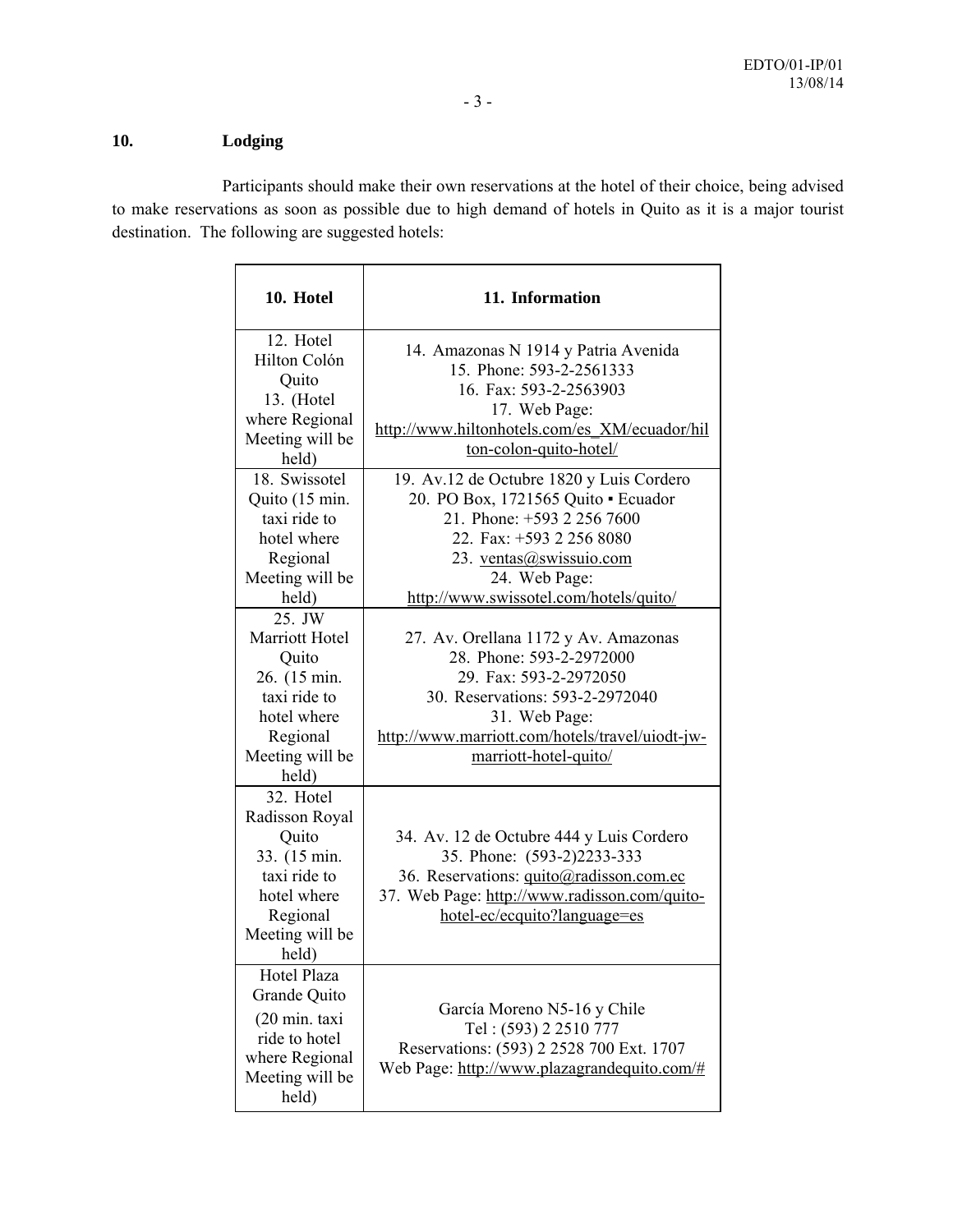- 4 -

## **11. Transportation to and from the airport**

Express buses, van-type minibuses and taxis interconnect the airport with the city.

- AEROSERVICIOS provides express non-stop service to downtown Quito and vice versa. Tickets cost US\$ 8 and can be purchased from the company website or at the counters located in the arrivals lobby.
- HATS Hotel Shuttles service provides minibuses (vans). The desk is at the Arrivals Hall of the Public Passenger Terminal (Level 1). Phone: + (593 9) 8 3361610

 The Mariscal Sucre International Airport in Tababela has an authorized taxi service. It provides a tariff table governing taxi service providers by areas, allowing users to know the cost of the trip in advance.

 A taxi has capacity for 3-4 passengers traveling comfortably, and can carry 2 large pieces of luggage.

| <b>Sector</b>                 | Parish            | <b>Quito Areas</b>                                                          | To<br><b>Airport</b> | From<br><b>Airport</b> |
|-------------------------------|-------------------|-----------------------------------------------------------------------------|----------------------|------------------------|
|                               | Jipijapa          | Las Acacias - Chaupicruz -<br><b>Zaldumbide</b>                             | \$21.00              | \$24.50                |
|                               | <b>Altamira</b>   | Granda Centeno - El Bosque -<br>Iñaquito Alto                               | \$24.00              | \$28.00                |
|                               | Concepción        | M. exterior - Quito Tenis - Pinar Bajo                                      | \$23.00              | \$27.00                |
| <b>Center</b><br><b>North</b> | Carolina          | Parque La Carolina - Estadio<br>Olímnico - Ratán                            | \$21.00              | \$24.50                |
|                               | La Floresta       | La Vicentina - El Girón - San Pablo                                         | \$20.00              | \$22.00                |
|                               | <b>Bellavista</b> | Canal 8 - Parque Metropolitano - La<br>$p_{27}$                             | \$21.00              | \$24.00                |
|                               | Batán Alto        | La Dolorosa - González Suarez - La<br>Pradera                               | \$21.00              | \$25.00                |
| <b>Center</b>                 | Centro Histórico  | Plaza Grande - Asamblea Nacional -<br>El Dorado Parque El Fijdo - El Trébol | \$23.00              | \$26.00                |

## **Current Fares**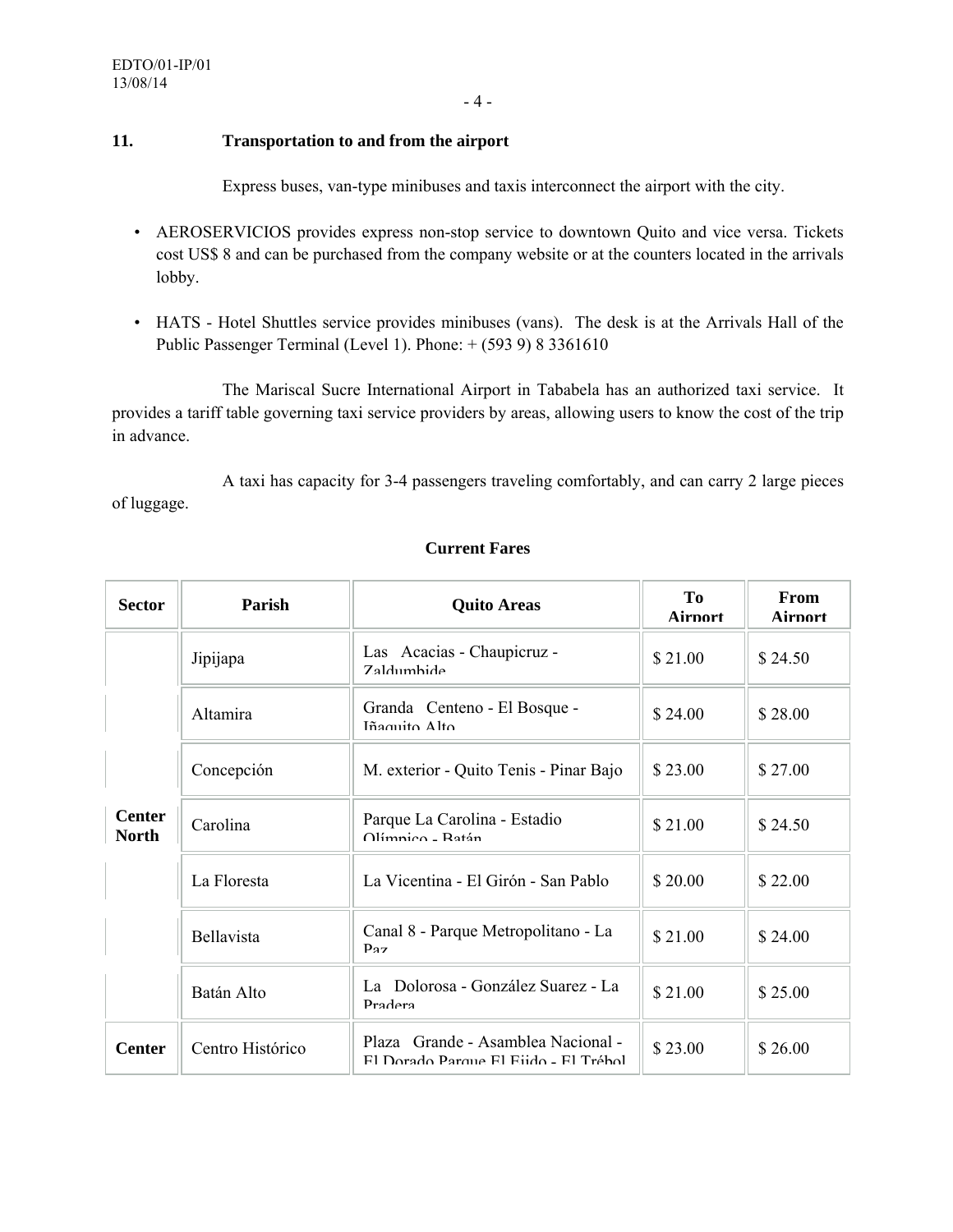Approximate travel time from the Mariscal Sucre Airport to the areas of Quito listed above is about an hour or an hour and a half.

The following airport taxi companies are recommended:

- Cooperativa de Taxis Aeropuerto Mariscal Sucre, http://taxisaeropuertoquito.com/, Phone (593 2) 252 1112, cel. 099 527 2392
- Asociación de Cooperativas del Valle (Univalle), located at the Mariscal Sucre Airport, in Tababela

 In the city, there are independent or informal taxi drivers which offer no guarantee. If you decide to take one of these taxis, you may be exposing yourself to a very high risk.

### **12. Hospitals**

If required, we suggest the following hospitals:

- Hospital Metropolitano, located at Ave. Mariana de Jesus and Nicholas Arteta, Phone: 399 8000 ext. 2153, toll free: 1-800 HMETRO (463876), fax: 226 9824.
- Hospital de los Valles, located at Av Interoceanica Km 12.5 and Ave. Florencia; EMERGENCY Phone: 2977900; servicioalcliente@hospitaldelosvalles.com.
- Clinica del Bosque, located at Ave. Edmundo Carvajal Oe5-167 between Pasajes C and D, Phone: 2432083
- Clínica NortHospital, Ave. La Prensa N58-154 y Vaca de Castro.; Phone 3934100

### **13. Useful phone numbers**

### **DGCA Ecuador**

### **ICAO**

Marcelo Ureña, ICAO Flight Safety, Regional Officer ................................................. (511) 6118686

### **14. Electricity**

110 V AC, 60Hz.

### **15. General recommendations in case of earthquake:**

### **During an earthquake**

- a) Keep calm and exercise self-control.
- b) Stay away from windows or glass doors; do not go out on balconies; do not use elevators.